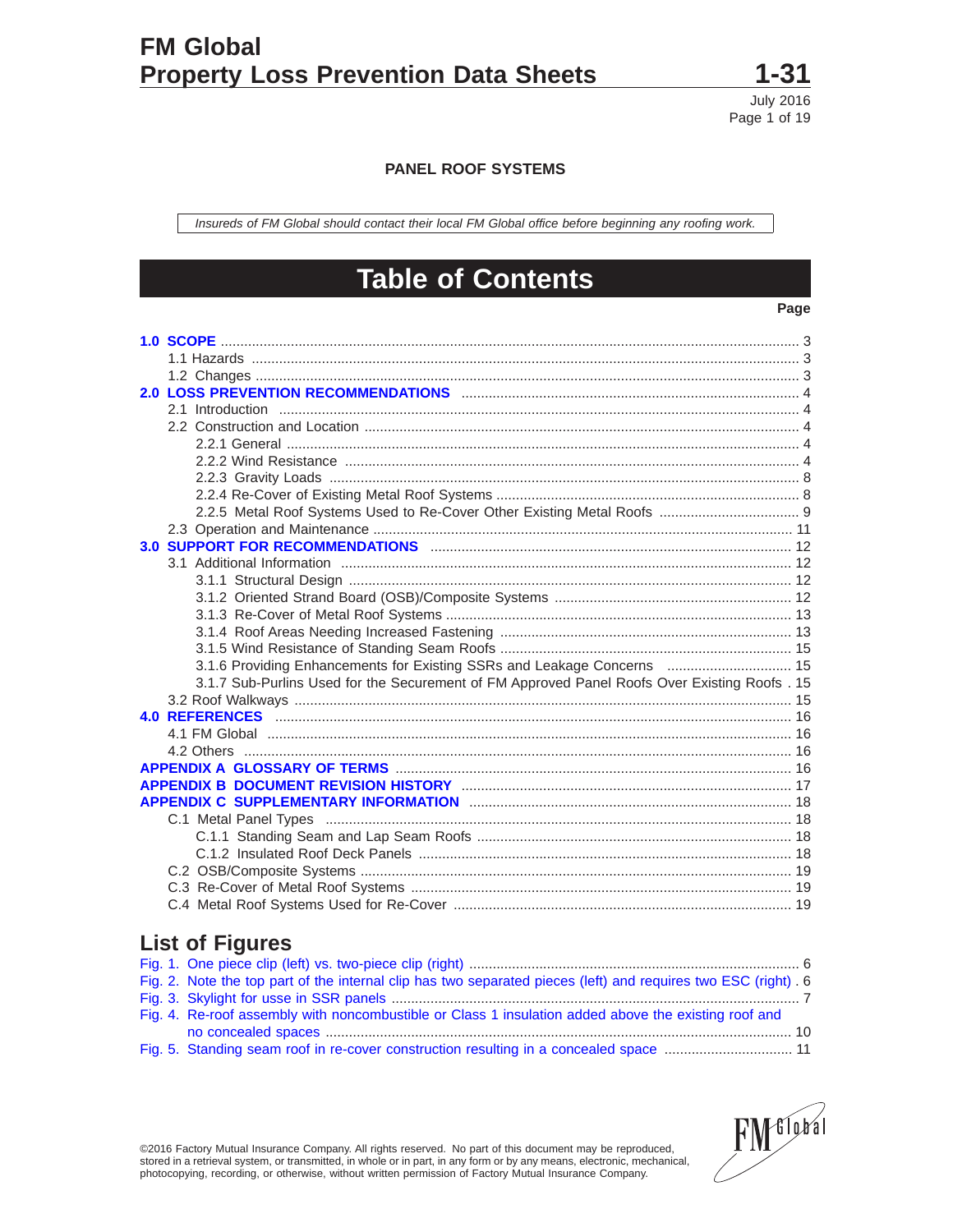

| Fig. 6. FM Approved Standing seam roof applied to OSB/composite insulationRedraw to make steel<br>Fig. 7. Typical re-cover of existing standing seam roof using a mechanically fastened single-ply roof cover . 14 |  |
|--------------------------------------------------------------------------------------------------------------------------------------------------------------------------------------------------------------------|--|
| <b>List of Tables</b>                                                                                                                                                                                              |  |
| Table 1. Recommended Rating of Field, Perimeter, and Corner Areas for Enclosed Buildings                                                                                                                           |  |
| Table 2. Use of ESC for Prescriptive Enhancement of FM Approved SSR in Tropical Cyclone-Prone                                                                                                                      |  |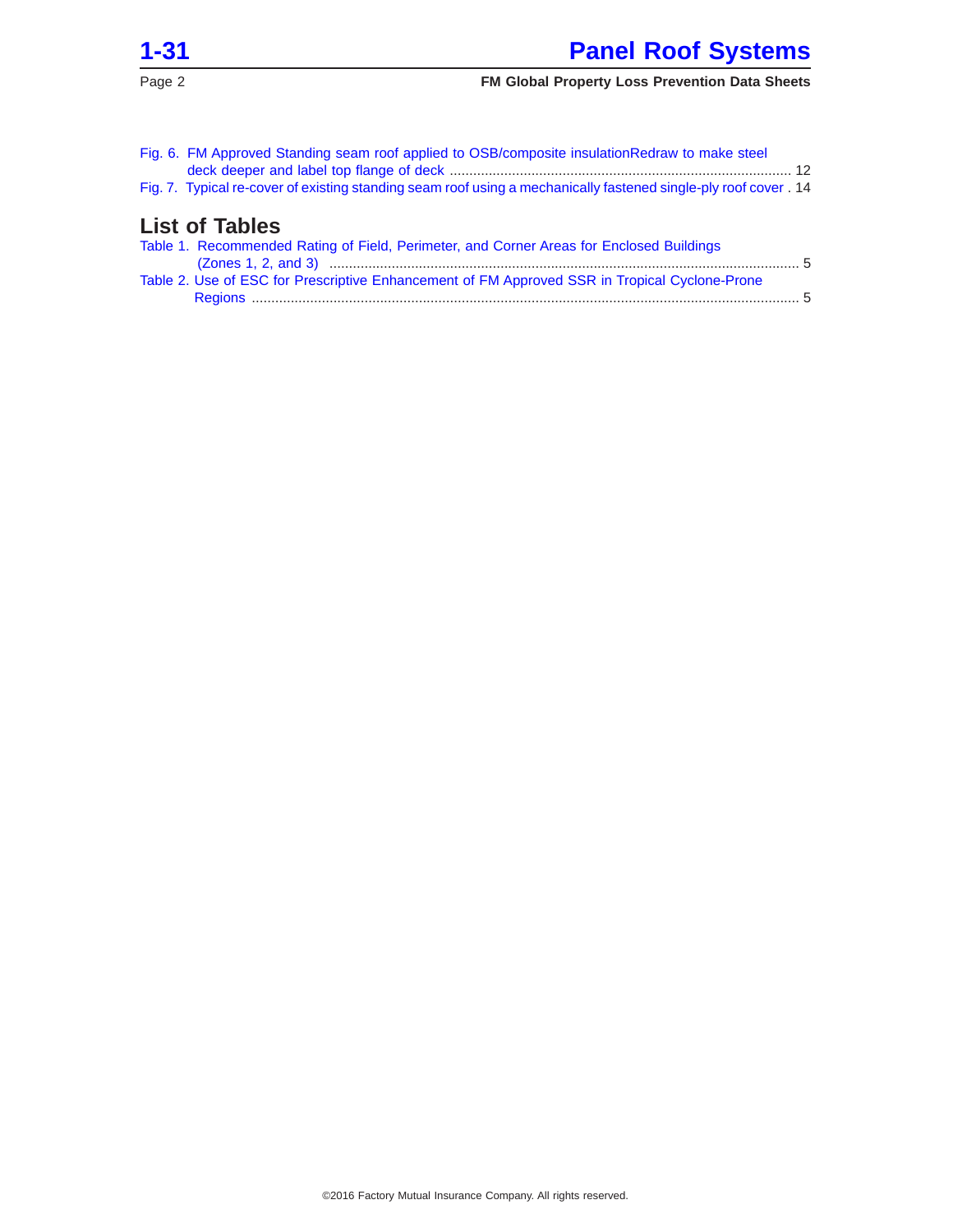# <span id="page-2-0"></span>**1.0 SCOPE**

A. This data sheet provides loss prevention recommendations for the following:

1. Wind resistance, installation, and maintenance of standing seam metal roofs (SSR), lap seam (metal and plastic) roofs (LSR), and insulated metal panel (IMP) and composite panel roof systems

2. Resistance to snow, ice, and rain loads for secondary structural members (e.g., joists, purlins) supporting standing seam roofs (see Data Sheet 1-54, Roof Loads for New Construction, for additional information on gravity loads, including those on primary building frames)

3. Fire and hail concerns for all panel-type roofs

4. Wind-related concerns for skylights used in panel roof systems

Information is included on new construction, re-covers over existing metal roof systems, and use of metal roof systems in re-covering existing low-sloped roofs.

Information and recommendations are applicable to all types of panel roof systems unless noted otherwise. For details and ratings, refer to RoofNav for roof assemblies, and the Approval Guide for skylights.

B. This data sheet **does** not provide loss prevention recommendations for the following:

1. Rain, ice, and snow loads; see DS 1-54. Also see DS 1-54 for possible concerns related to snow drifting caused by the presence of roof-mounted PV modules.

2. Securement of roof-mounted solar photovoltaic (PV) modules; see DS 1-15. For wind design of other roof-mounted equipment, see DS 1-28, Wind Design.

- 3. Wind loads on panel roof systems; see DS 1-28, Wind Design.
- 4. Fire-related concerns for skylights; see DS 1-57, Plastics in Construction.
- 5. Any concerns related to weak construction; see DS 1-55, Weak Construction.

#### **1.1 Hazards**

Wind pressure can cause failure of inadequately designed or installed panel roof systems and skylights, resulting in water damage to the building interior and its contents.

Inadequate bracing (i.e., bracing that does not comply with this data sheet) of purlins that support standing seam metal roofs can result in collapse from gravity loads such as snow, ice, and rain.

Hail can cause damage to any panel roof system or skylights.

The use of unacceptable insulations, insulation facers, or assemblies can result in fire spread on the undersides or tops of roofs.

The installation of new panel roofs over existing insulated roof assemblies can result in the potential for concealed space fires.

#### **1.2 Changes**

July 2016. This data sheet has been completely revised. Major changes include the following:

A. Changed the title of the document from Metal Roof Systems to Panel Roof Systems to reflect that wind guidance is also to be applied to through-fastened plastic and composite panel roof systems.

B. Added information regarding the use of external seam clamps (ESC) to increase the wind resistance of standing seam roofs (SSR). This information applies to the enhancement of new installations and retrofitting of existing installations.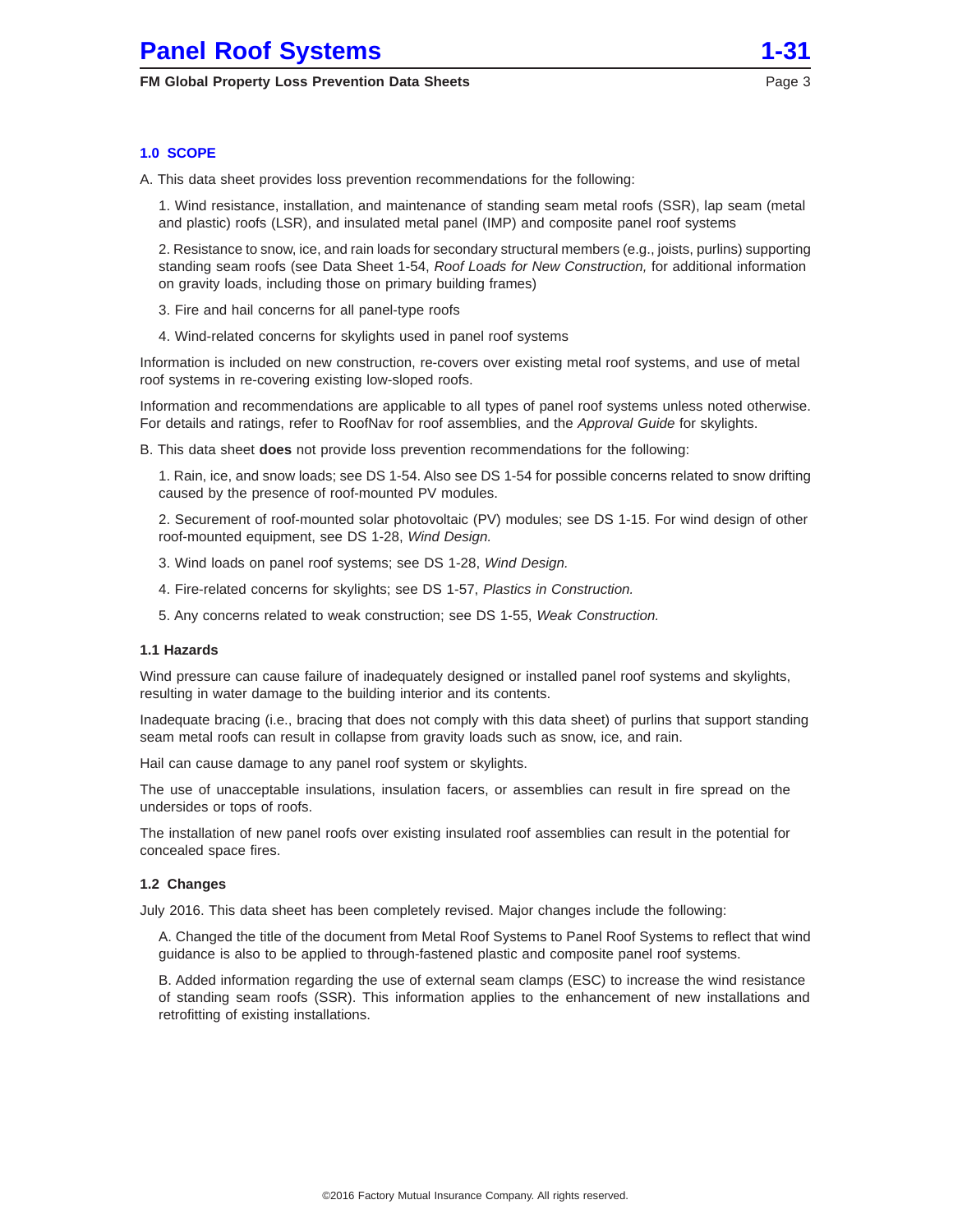<span id="page-3-0"></span>

# **2.0 LOSS PREVENTION RECOMMENDATIONS**

#### **2.1 Introduction**

The recommendations in this data sheet are not intended to supersede the requirements of any FM Approval. They should be used to supplement the RoofNav and Approval Guide listings. For all applications, follow Sections 2.2.1, 2.2.2, and 2.2.3. For re-covers, follow the specific applicable recommendations in Section 2.2.4 or 2.2.5.

#### **2.2 Construction and Location**

#### 2.2.1 General

2.2.1.1 For protection of new or re-cover construction of metal roof systems installed adjacent to maximum foreseeable loss (MFL) fire walls, refer to Data Sheet 1-22.

2.2.1.2 Do not use perforated liner panels in panel roof systems where the occupancy uses or produces a considerable amount of dust, oil, or oil mist. There have been cases in which the dust or oil has collected inside the panels, greatly increasing the fire spread potential.

2.2.1.3 Provide thorough supervision via the building owner's qualified representative during all roof construction to ensure quality of workmanship and adherence to FM Global property loss prevention data sheets and project specifications.

2.2.1.4 Design roof drains to prevent the accumulation of hail from obstructing water flow to the drains. Additional guidance on roof drainage can be found in DS 1-54.

2.2.1.5 Provide a water-tight seal between the gutters and the underside of the roof to ensure rainwater will not enter the building nor breach the building's water-tight envelope. Loss experience shows that it is common for rainwater to enter the building in these areas, particularly if roof gutters or drainage troughs are adjacent to the roof eaves.

2.2.1.6 Use materials that are compatible to prevent galvanic corrosion, as verified by the roof panel manufacturer (e.g., for panels, panel clips, carbon steel purlins and screws).

#### 2.2.2 Wind Resistance

2.2.2.1 Determine roof design wind uplift pressures using Ratings Calculator in RoofNav or Data Sheet 1-28.

2.2.2.2 Install FM Approved roof systems that have a wind rating at least equal to that recommended in RoofNav Ratings Calculator or Table 1. Use components that are FM Approved for use together.

Alternatively, provide prescriptive enhancement options for FM Approved roofing systems in the perimeter and corner areas as follows:

A. For all insulated metal panels (IMP) and lap seam roofs (LSR) in all locations, and for standing seam roofs (SSR) in regions not prone to tropical cyclones, secure the system as required for the field of the roof in accordance with RoofNav. In the perimeter and corner areas, use a purlin and internal clip spacing that is a maximum of one-half and one-third of that required for the field of the roof, respectively.

B. For SSR in regions prone to tropical cyclones, secure systems in accordance with part A above and provide FM Approved external seam clamps (ESC) in accordance with Table 2, Figures 1 and 2. Where ESC are used, they should be of the proper shape and size for the SSR seam they are to be installed on, and should be torqued in accordance with the manufacturers' requirements.

2.2.2.3 Where the interior edge of the perimeter or corner width falls between supports provide increased securement to the next purlin or joist support.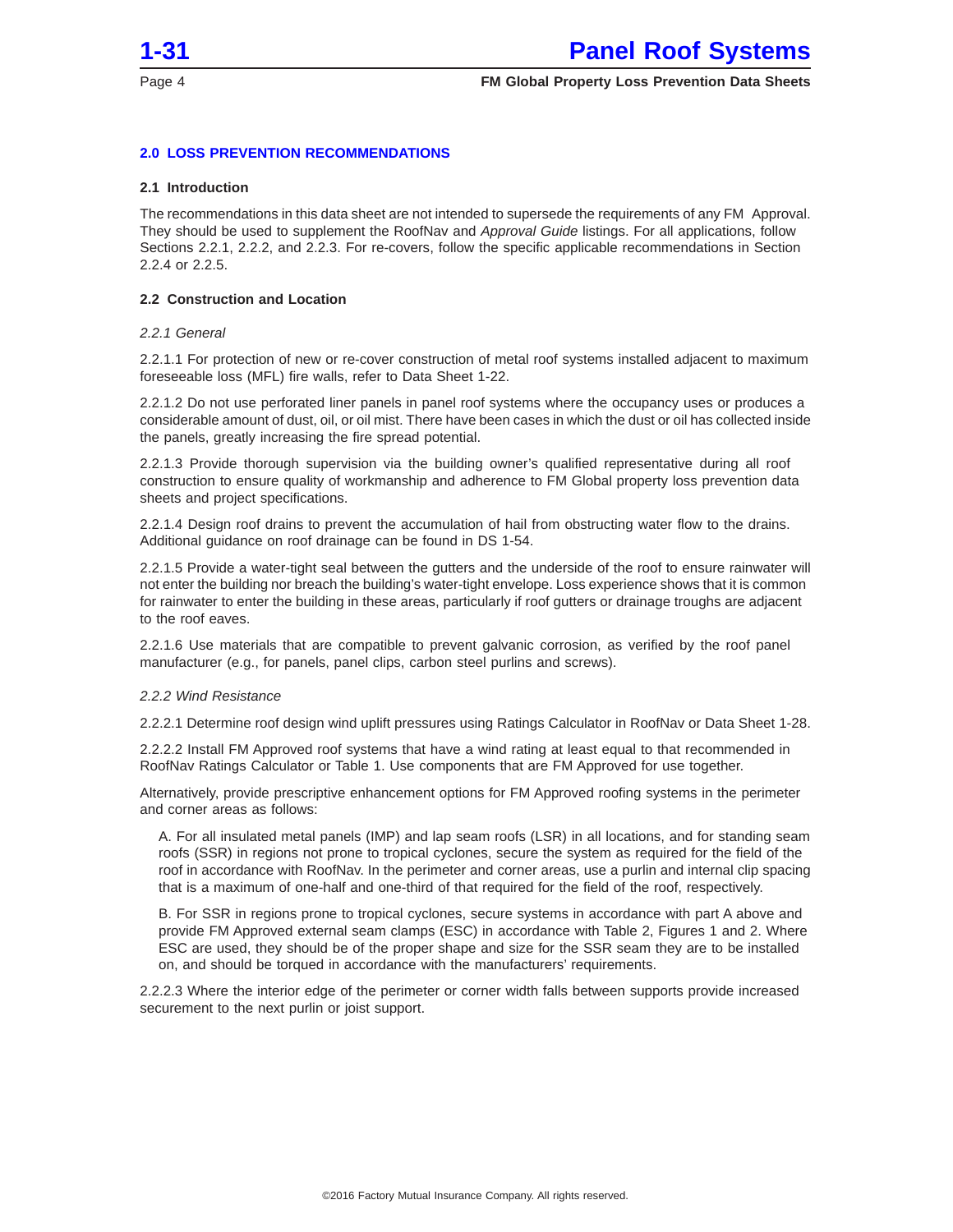<span id="page-4-0"></span>

| Table 1. Recommended Rating of Field, Perimeter, and Corner Areas for Enclosed Buildings (Zones 1, 2, and 3) |                                                                                             |                     |                  |  |
|--------------------------------------------------------------------------------------------------------------|---------------------------------------------------------------------------------------------|---------------------|------------------|--|
| Roof Field Area Design                                                                                       | Minimum Wind Rating for FM Approved Deck/Above-Deck/Entire <sup>1</sup> Assembly, psf (kPa) |                     |                  |  |
| Pressure, (P),                                                                                               | Roof Field Area                                                                             | Roof Perimeter Area | Roof Corner Area |  |
| (psf) (kPa) <sup>2</sup>                                                                                     | Enclosed Bldg.                                                                              | Enclosed Bldg.      | Ecnlosed Bldg.   |  |
| 15 (0.7) < $P \le 20$ (1.0)                                                                                  | 60(2.9)                                                                                     | 75 (3.6)            | 105(5.0)         |  |
| 20 (1.0) < $P \le 25$ (1.2)                                                                                  | 60(2.9)                                                                                     | 90(4.3)             | 135(6.5)         |  |
| 25 (1.2) < $P \le 30$ (1.4)                                                                                  | 60(2.9)                                                                                     | 105(5.0)            | 165(7.0)         |  |
| 30 (1.4) < $P \le 37.5$ (1.8)                                                                                | 75 (3.6)                                                                                    | 135(6.5)            | 195 (9.3)        |  |
| $37.5(1.8) < P \le 45(2.2)$                                                                                  | 90(4.3)                                                                                     | 165(7.9)            | 240 (11.5)       |  |
| 45 (2.2) < $P \le 52.5$ (2.5)                                                                                | 105(5.0)                                                                                    | 180 (8.6)           | 270 (12.9)       |  |
| 52.5 (2.5) < $P \le 60$ (2.9)                                                                                | 120(5.7)                                                                                    | 210 (10.0)          | 315 (14.5)       |  |
| 60 (2.9) < $P \le 67.5$ (3.2)                                                                                | 135(6.5)                                                                                    | 240 (11.5)          | 345 (16.5)       |  |
| 67.5 (3.2) < $P \le 75$ (3.6)                                                                                | 150 (7.2)                                                                                   | 255 (12.2)          | 395 (18.9)       |  |
| 75 (3.6) $ < P \leq 82.5$ (3.9)                                                                              | 165(7.9)                                                                                    | 285 (13.6)          | 420 (20.1)       |  |
| 82.5 (3.9) < $P \le 90$ (4.3)                                                                                | 180 (8.6)                                                                                   | 315(15.1)           | 465 (22.2)       |  |
| 90 (4.3) < $P \le 97.5$ (4.7)                                                                                | 195 (9.3)                                                                                   | 330 (15.8)          | 495 (23.7)       |  |
| 97.5 (4.7) < $P \le 105$ (5.0)                                                                               | 210 (10.0)                                                                                  | 360 (17.2)          | 540 (25.8)       |  |
| $105(5.0) < P \le 112.5(5.4)$                                                                                | 225 (10.8)                                                                                  | 390 (18.7)          | 570 (27.3)       |  |
| 112.5 (5.4) < $P \le 120$ (5.7)                                                                              | 240 (11.5)                                                                                  | 405 (19.4)          | 615 (29.4)       |  |
| 120 (5.7) < $P \le 127.5$ (6.1)                                                                              | 255 (12.2)                                                                                  | 435 (20.5)          | 645 (30.9)       |  |
| 127.5 (6.1) < $P \le 135$ (6.5)                                                                              | 270 (12.9)                                                                                  | 465 (22.2)          | 690 (33.0)       |  |

|  |  | Table 1. Recommended Rating of Field, Perimeter, and Corner Areas for Enclosed Buildings (Zones 1, 2, and 3) |
|--|--|--------------------------------------------------------------------------------------------------------------|
|--|--|--------------------------------------------------------------------------------------------------------------|

<sup>1</sup> If a minimum 3 ft (0.9 m) high parapet that is adequately designed for horizontal wind load is provided, treat the corner as a perimeter

area.<br><sup>2</sup> For roofs with higher field area design pressures, or to interpolate needed perimeter and corner ratings when the field requirements are between levels, multiply the needed field area design pressure from Table 3, 4, or 5 of DS 1-28 by a safety factor of 2.0 and the respective pressure coefficient for perimeter and corner areas (see Table 6 of DS 1-28), and round up to the next highest 15 psf (0.7 kPa) rating interval.<br><sup>3</sup> Ratings above apply to enclosed buildings with roof slopes ≤7° and roof in Data Sheet 1-28.

| Needed Field of Roof<br>Pressure Rating, | Type of Internal Clip <sup>2</sup>                         |                                                                         |  |
|------------------------------------------|------------------------------------------------------------|-------------------------------------------------------------------------|--|
| psf (kPa)                                | $Two$ -piece $1$                                           | One-piece $1$                                                           |  |
| $\leq$ 90 (4.3)                          | Not required                                               | Not required                                                            |  |
| $> 90$ (4.3) $\leq$ 135 (6.5)            | 1 over each internal clip in corners                       | 1 on each side of the internal clip in                                  |  |
|                                          | only1                                                      | corners only                                                            |  |
| > 135(6.5)                               | 1 over each internal clip in the<br>perimeter and corners1 | 1 one on each side of the internal clip<br>in the perimeter and corners |  |

Table 2. Use of ESC for Prescriptive Enhancement of FM Approved SSR in Tropical Cyclone-Prone Regions

<sup>1</sup> See Figure 1.

 $2$  In cases where the top part of the internal clip has two separated tabs that engage the seam (see Figure 2), one ESC should be provided over each tab.

2.2.2.4 Where skylights are to be provided, install appropriately rated FM Approved skylights as listed in the Approval Guide, Building Materials section (FM Approval Class Number 4431). For SSR, use skylights that are specifically designed for use with such panels (see Figure 3).

2.2.2.5 Where FM Approved LSR or SSR metal panel roofs are to be installed over FM Approved rigid insulation boards, do one of the following:

A. Secure the SSR clips directly to the top flanges of the purlin, joist, or steel deck (if provided), or

B. Install the SSR clips over a minimum 4 by 4 in. (100 by 100 mm) by minimum 16 ga (0.06 in; 1.5 mm) steel bearing plate located on top of the insulation and fasten the clips through the insulation and plate into the purlin, joist, or steel deck (if provided).

In either case, provide enhancements as described in Section 2.2.2.2 for perimeter and corner areas.

Where steel deck is provided below the standing seam roof, ensure it is FM Approved and installed per RoofNav and Data Sheet 1-29.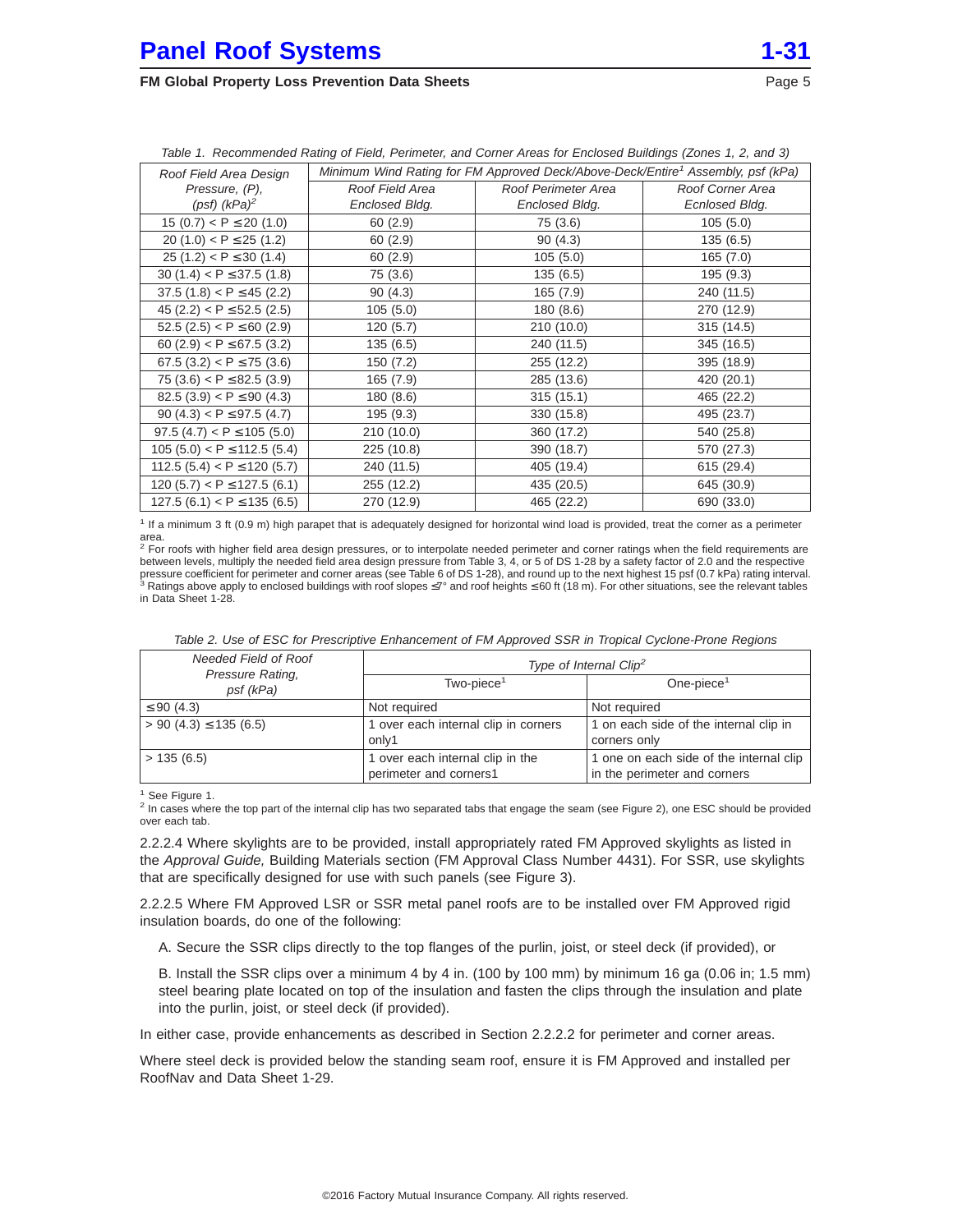<span id="page-5-0"></span>



Fig. 1. One piece clip (left) vs. two-piece clip (right)



Fig. 2. Note the top part of the internal clip has two separated pieces (left) and requires two ESC (right)

2.2.2.6 Where FM Approved LSR or SSR metal roofs are to be fastened directly to oriented strand cover board (OSB) or OSB/insulation composite boards where the OSB is fastened to the steel deck, install the assembly in accordance with the RoofNav listing and Section 2.2.2.2. Install the OSB in accordance with Section 2.2.2.7.

2.2.2.7 Where metal panel roofs are secured to OSB or OSB composite boards, use OSB that is minimum 7/16 in. (11 mm) thick and rated by the Engineered Wood Association (APA) and classified for either "Exterior" or "Exposure 1" with exterior adhesive. Equivalent products available outside the United States may also be used.

Through-fasten both layers (cover board and insulation) to the steel deck per the RoofNav listing. Use a fastener spacing as required by RoofNav for the needed uplift pressure in each roof zone.

Where prescriptive enhancements are provided based on an assembly approved for the field-of-roof wind ratings, use a minimum of 24 fasteners per 4 by 8 ft (1.2 by 2.4 m) board in the perimeter, and 32 fasteners per 4 by 8 ft (1.2 by 2.4 m) board in the corners.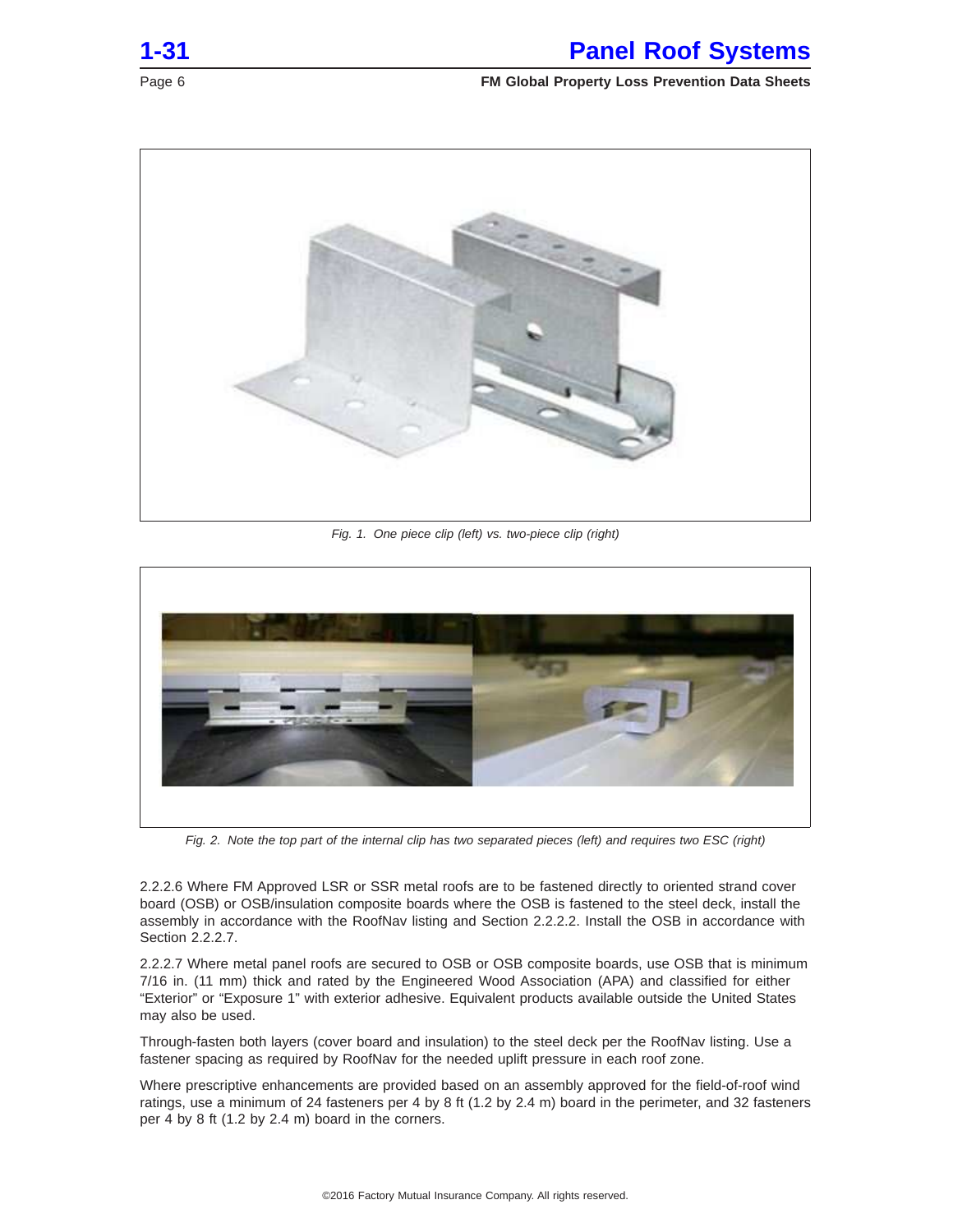# <span id="page-6-0"></span>**Panel Roof Systems 1-31**

# **FM Global Property Loss Prevention Data Sheets** Page 7 Page 7



Fig. 3. Skylight for usse in SSR panels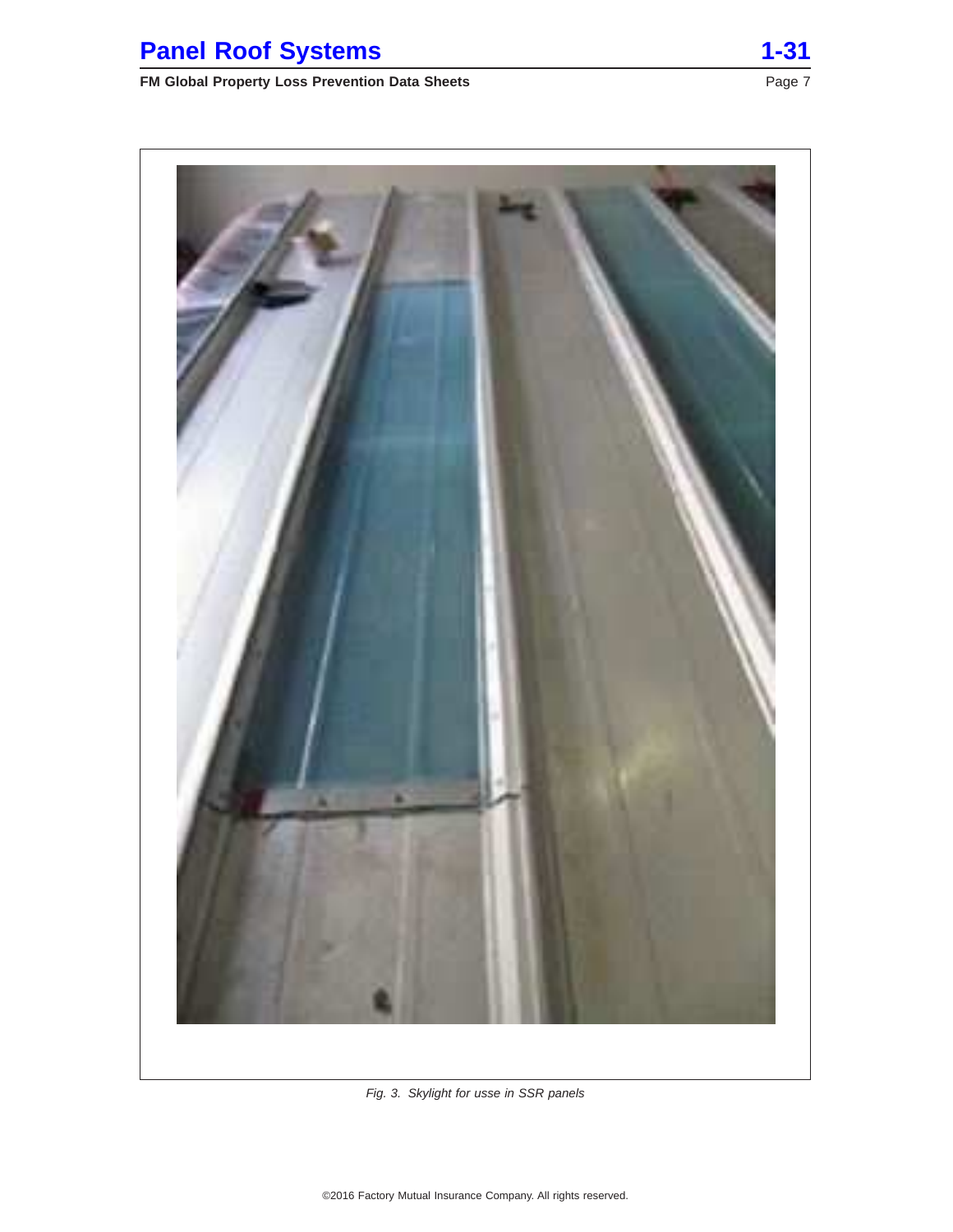<span id="page-7-0"></span>

Space the screws and clips for the FM Approved metal roof system to meet the more stringent of the following criteria:

- A. The spacing required by RoofNav for the needed wind rating in each roof area, or
- B. The spacing required based on pull-out tests of the screws from the OSB per Section 3.1.2.

2.2.2.8 Where liner panels are used below the SSR, install the liner panel throughout the entire roof as required by RoofNav for the field-of-roof rating. There is no need to increase fastening of the liner panel in the perimeter or corner areas.

#### 2.2.3 Gravity Loads

2.2.3.1 Ensure panel roof systems are designed for snow and rain loading and drainage in accordance with Data Sheet 1-54, Roof Loads for New Construction. Factors that could increase the overall roof load include, but are not limited to, sprinklers, lighting, electrical equipment, ceilings, piping, solar panels, and communication, air-handling, and other mechanical equipment.

2.2.3.2 Ensure panel roof systems have a minimum slope of 1/4 in. per ft (1.2°). Steeper minimum slopes may be recommended by the roof system manufacturer, particularly for lap seam roofs.

2.2.3.3 For new construction of standing seam metal roof systems on cold-formed steel C or Z purlins, ensure the design is in accordance with the American Iron and Steel Institute (AISI) Standard S100-12, North American Specification for the Design of Cold-formed Steel Structural Members. For locations outside the United States, comparable local specifications may be followed. The design of the purlins considers their lateral support using one of the following methods:

A. The purlin capacity used in the design accounts for unbraced length between purlin braces, or

B. The purlin capacity used in the design is based on testing that simulates the lateral resistance provided by the actual deck and clip assembly, such as AISI S908-13, Base Test Method for Purlins Supporting a Standing Seam Roof System.

#### **Note that FM Approved roof systems are NOT tested for snow load resistance.**

#### 2.2.4 Re-Cover of Existing Metal Roof Systems

2.2.4.1 Analyze the structure to ensure it can support the additional weight of the new roof without reducing the gravity load capacities below acceptable limits. It is not recommended that the wind or gravity load path from a new roof system go through the existing roof panels. The wind and gravity load path from a new roof system should go directly into the existing secondary structural framing (purlins, joists) that supports the existing roof.

2.2.4.2 Where rigid insulation and roof covers are to be installed over an existing metal roof, use an FM Approved mechanically fastened roof cover fastened directly to the existing secondary structural framing (purlins, joists) that supports the existing roof. Pre-secure the insulation using FM Approved mechanical fasteners.

Do not use adhered or mechanically fastened insulation with an adhered roof cover. Installing the fasteners into the thinner or less-rigid panels at a density greater than that for 22 ga (0.0295 in., 0.749 mm) steel deck based on static pull-out tests alone is not recommended. The more widely spaced ribs of these thin metal panels may allow excessive deck deflection and fastener fatigue (back-out or pull-out) due to the roof cover fluttering in mild winds.

2.2.4.3 If the re-cover roof substantially changes the geometry of the roof, this could affect wind and gravity loads and may require a structural analysis. See DS 1-28 and DS 1-54.

2.2.4.4 Ensure all re-cover construction uses appropriate wind-uplift-rated FM Approved assemblies, where available. Provide perimeter and corner roof areas that need increased uplift pressures with increased securement as described in Sections 2.2.2.2 and 3.1.3.

2.2.4.5 Ensure the new roof cover is specifically FM Approved for re-cover construction on the existing type of metal roof system.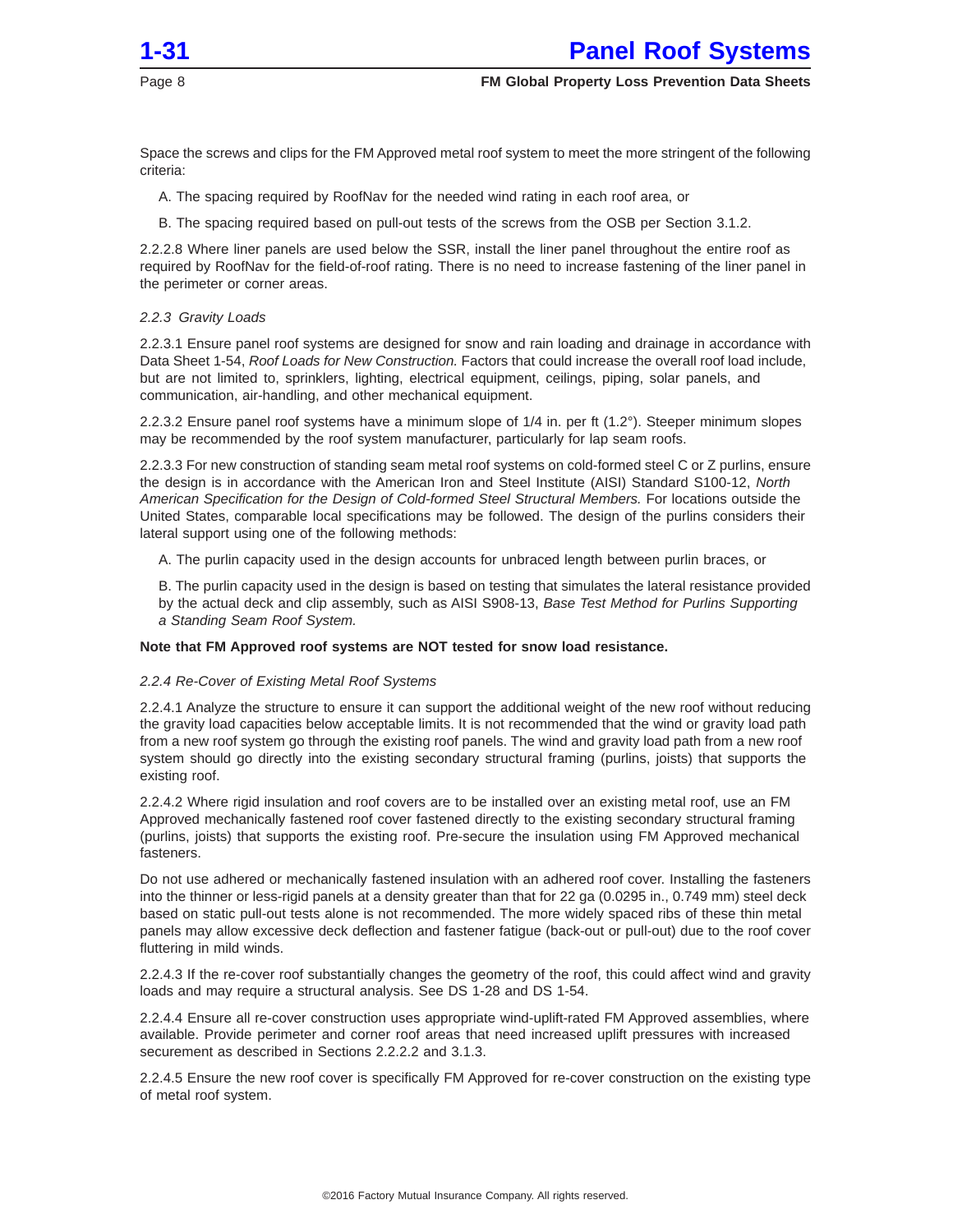# <span id="page-8-0"></span>**Panel Roof Systems**

#### **FM Global Property Loss Prevention Data Sheets**

2.2.4.6 Where FM Approved liquid-applied roof covers and polyurethane foam systems FM Approved for spray-applied, direct-to-steel deck are used to re-cover existing metal roof systems, do the following to prepare the surface:

A. Re-tighten existing exposed fasteners. Analyze the existing deck and install additional fasteners if needed to meet wind load requirements.

B. If required by the FM Approval of the liquid-applied coating, reinforce the joints with fabric.

C. Wire brush lightly rusted areas and replace severely deteriorated areas.

D. Power wash the existing roof prior to the coating application, if required by the FM Approval or by the coating manufacturer.

Follow FM Approval requirements for minimum/maximum slope and application rates. Liquid-applied coatings should meet any minimum wet film thickness (WFT) or dry film thickness (DFT) per the Approval. Test polyurethane foam before applying it to the deck or other substrate to ensure its density is in accordance with FM Approval criteria. Apply a thickness of foam that is within the thickness range for which it is FM Approved.

2.2.4.7 If an existing aluminum-faced metal roof panel is re-covered, consider it Class 2 unless it is specifically FM Approved otherwise.

Use FM Approved stainless steel fasteners to avoid galvanic corrosion.

Provide automatic sprinklers below all Class 2 roof assemblies. Ensure the existing batt insulation is tight to the underside of steel decks, with no significant air space (2 in. [50 mm] or less).

2.2.5 Metal Roof Systems Used to Re-Cover Other Existing Metal Roofs

2.2.5.1 General

2.2.5.1.1 Analyze the structure to ensure it can support the anticipated loads without reducing the gravity load capacities below acceptable limits. The increase in load due to the new roof system and framing may be offset by removing any existing gravel surfacing or above-deck components.

2.2.5.1.2 Remove all wet insulation in the existing roof system. For additional information, see Data Sheet 1-29.

2.2.5.2 Assemblies with No Concealed Spaces

For an example, see Figure 4.

2.2.5.2.1 For installations over existing roof systems, use an FM Approved assembly for the specific type of roof being covered.

2.2.5.2.2 Anchor framework installed over openings (e.g., windows in saw-tooth roofs) to existing structural members and reinforce as needed to resist the design wind loads. Ensure the purlin thickness, yield strength, and maximum spacing between purlins meets the RoofNav criteria for the new metal roof.

2.2.5.2.3 Use one of the following over any existing roof system or over openings (e.g., windows in saw-tooth roofs):

A. Unfaced noncombustible-core, FM Approved insulation.

B. Unfaced glass fiber or mineral wool batt insulation or FM Approved facings and glass fiber batt insulation with the facer down.

C. Other insulations that pass ASTM E136 or ASTM E2652 (using pass/fail criteria per ASTM E136).

Alternatively, install insulation that has passed FM 4880 without a thermal barrier over glass walls in saw-tooth roof systems.

2.2.5.2.4 Where the existing roof is an insulated steel deck, has an expansion joint, and the above-deck components include extruded or expanded polystyrene or a multi-ply roof cover, do **both** of the following: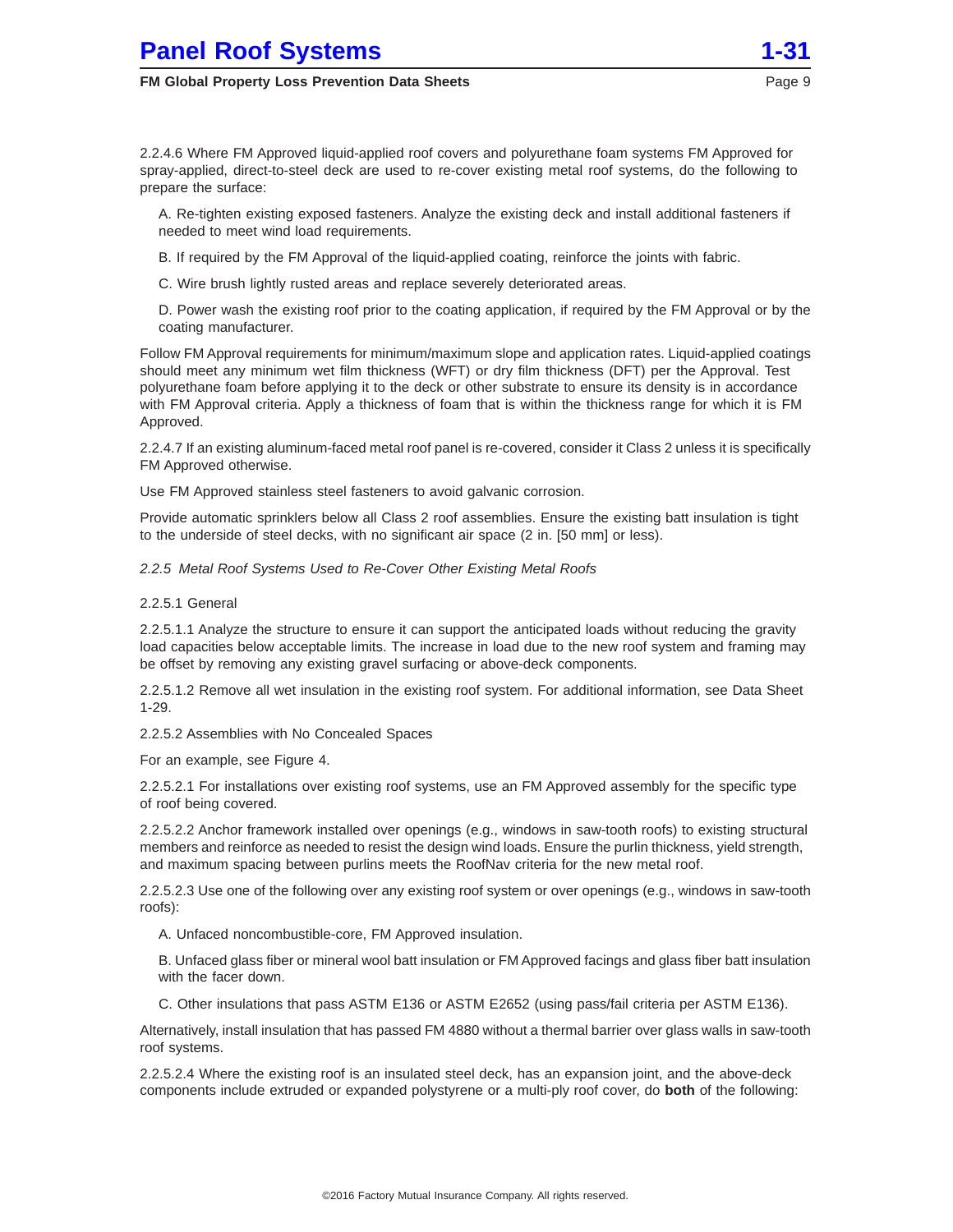<span id="page-9-0"></span>

Fig. 4. Re-roof assembly with noncombustible or Class 1 insulation added above the existing roof and no concealed spaces

A. Fill any existing expansion joints with a noncombustible compressible insulation such as mineral wool (filling the existing expansion joints with mineral fiber is intended to reduce fire spread through the roof deck in either direction), and

B. Cover any existing expansion joints with steel coping.

2.2.5.3 Assemblies With Concealed Spaces

2.2.5.3.1 Evaluate items in Sections 2.2.5.3.2 through 2.2.5.3.6 prior to installing a metal roof system over an existing roof assembly that will be left in place (see Figure 5).

2.2.5.3.2 Ensure framing for the metal roof system is noncombustible and adequately secured to the existing structural supports.

2.2.5.3.3 If combustible above-deck components are to remain, fill the expansion joints in the existing roof with noncombustible compressible insulation (e.g., ceramic or mineral fiber) and cover with minimum 22 ga (0.0295 in.; 0.749 mm) sheet steel fastened in place. Ensure thermal movement is not restricted.

2.2.5.3.4 If insulation is to be added, use one of the following over an existing roof system or over openings (e.g., windows in saw-tooth roofs):

A. Unfaced noncombustible-core FM Approved insulation.

B. Unfaced glass fiber or mineral wool batt insulation or FM Approved facings and glass fiber batt insulation with the facer down.

C. Other insulations that pass ASTM E136 or ASTM E2652 (using pass/fail criteria per ASTM E136).

2.2.5.3.5 If the existing roof is Class 1 and insulation is to be added, limit it to 1 in. (25 mm) maximum thickness unless specifically tested or FM Approved otherwise.

2.2.5.3.6 When a metal roof system is installed over an existing roof assembly, a combustible concealed space can be formed (Figure 5). If the existing roof assembly has an American Society for Testing and Materials (ASTM) E108 Class A-rating or is gravel surfaced and the gravel will remain, no other protection is needed. If this is not the case, do **one** of the following: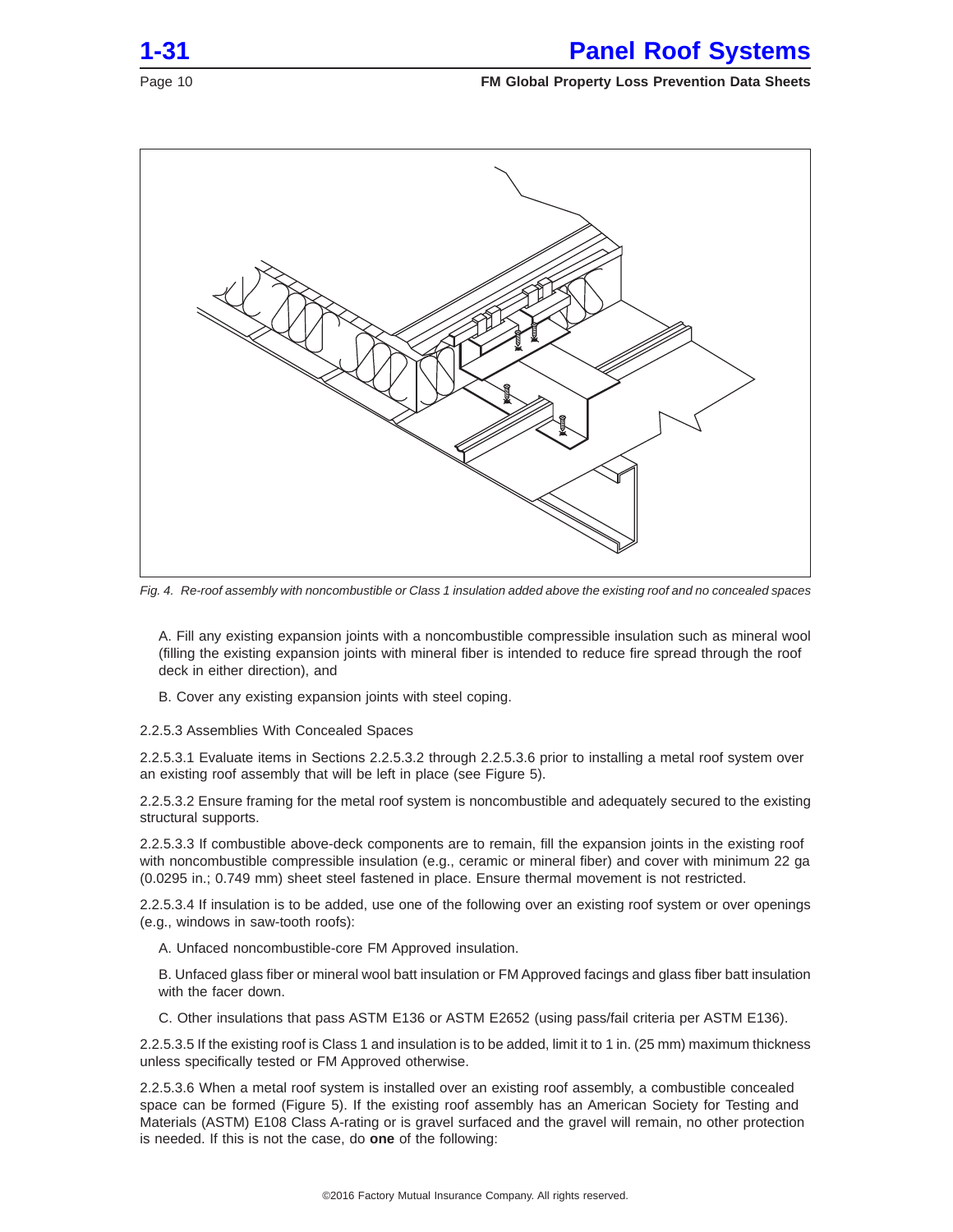<span id="page-10-0"></span>

Fig. 5. Standing seam roof in re-cover construction resulting in a concealed space

A. Remove all above-deck components, including adhesive, down to the bare steel deck. Note: If the existing deck is wood, or significant adhesive remains, cover with minimum 1/2 in. (13 mm) thick gypsum board (ordinary gypsum board is acceptable) prior to the installation of the framing system.

B. If the existing roof assembly is smooth surfaced, multi-ply cover, and the deck is Class 2 insulated steel, wood deck, or concrete, protect the roof cover with a minimum of 6 in. (152 mm) of unfaced glass or mineral fiber batts.

C. Provide dry-pipe automatic sprinklers in the space in accordance with DS 2-0 and DS 3-26. Consider this option only if there will be sufficient access to the sprinkler system (e.g., hatchways in the existing roof). Also, the new and existing framing must be capable of supporting the additional weight. Ensure the new assembly does not obstruct sprinkler water flow to roof drains.

Noncombustible framing is recommended for new installations. Dry-pipe sprinkler protection is acceptable to protect existing combustible framing, and/or combustible insulation or roofing material.

Combustible materials within concealed spaces can be protected with an FM Approved fire-protective coating. Most Approved coatings can be found in the Building Materials section of the Approval Guide by clicking on the "Fire Retardant Coatings" section. Then click on "Fire Retardant Coatings for Interior Finish Materials (Class 4975)." FM Approved coatings include cementitious, mineral fiber-based, intumescent fire-retardant paints, and fire-retardant cellulosic fiber. They must only be applied over the specific types of materials that they are FM Approved for use over, and the required minimum coating thickness may vary for different substrates. "Fire Protective Coatings" Approved under the heading "Wall/Ceiling Construction (Class 4880)" are also acceptable with the same limitations as noted for Class 4975.

# **2.3 Operation and Maintenance**

2.3.1 Provide regular maintenance of gutters and parapets to keep them clear of snow, ice, and debris in the spring and fall and after significant storms. Use open-channel (three-sided) conductors (leaders, downspouts) in areas where multiple snow storms can be expected in any given winter season. Another option is to truncate down-spouts above potential snow banks or points of possible vehicle impact (parking areas, truck docks, etc.). Remove snow and ice accumulations around closed conductors. Use heat tracing and/or open-channel conductors for gutters and conductors with a history of ice blockage.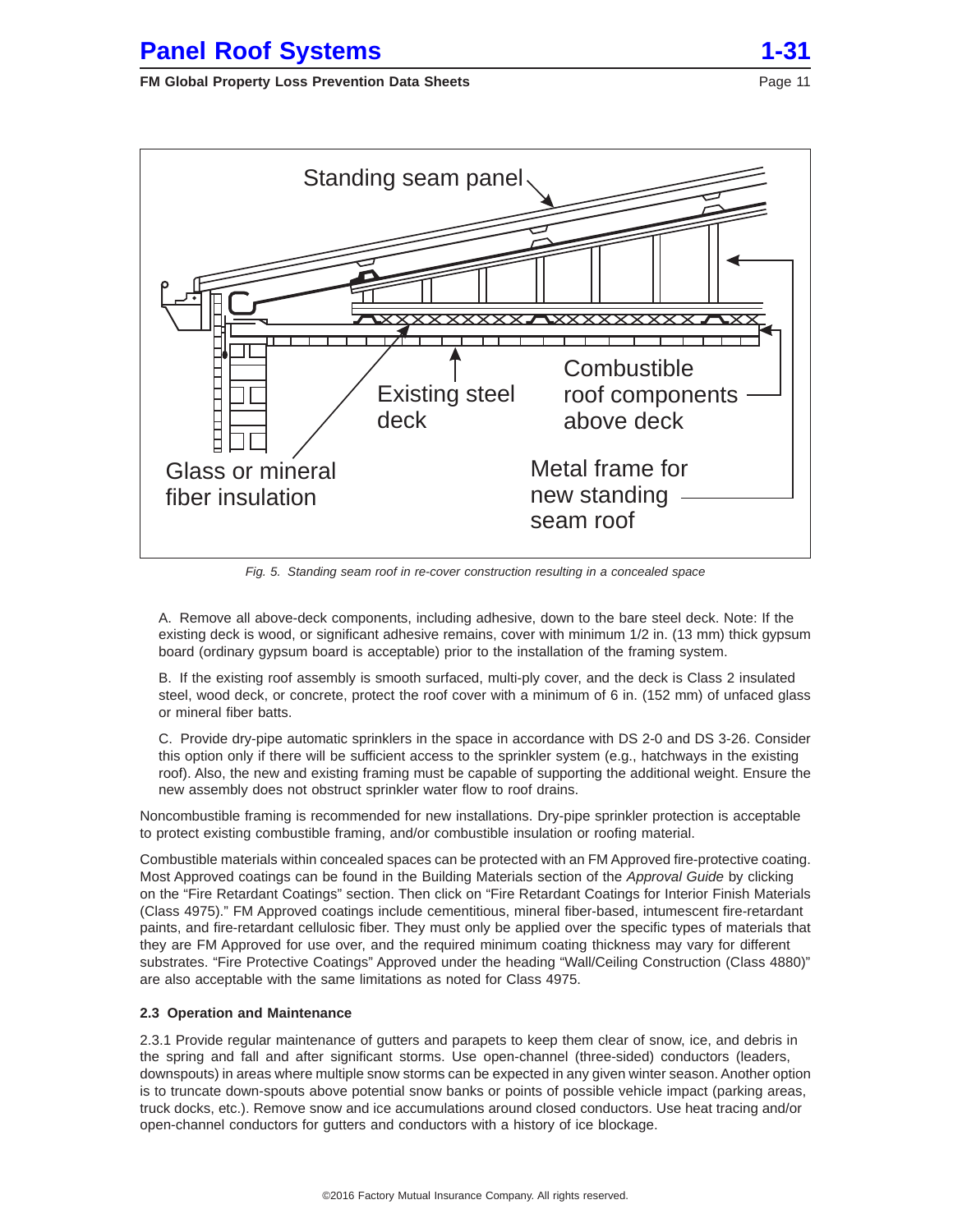<span id="page-11-0"></span>

2.3.2 Replace missing nuts and bolts. Ensure buckled, missing, or loose braces are replaced, tightened, or secured as necessary. This includes purlin-to-beam connections, purlin-to-purlin lap connections and braces, and purlin-to-beam brace connections. Replace any purlins that are deformed (twisted sideways or buckled). This applies to all panel roof systems.

### **3.0 SUPPORT FOR RECOMMENDATIONS**

# **3.1 Additional Information**

#### 3.1.1 Structural Design

The wind-load design of panel roof systems built to other specifications may not be as stringent as those conforming to FM Approval requirements and the recommendations in this data sheet.

Roof deck and purlins or joists are typically designed for uniformly distributed loads. Constructing a framing system above the existing deck to support a re-cover system may load the structure with point (concentrated) loads. This loading is usually a more critical case. The analysis must take into account any concentrated live, snow, wind, and dead loads from the new standing seam system, plus the distributed dead loads from the existing roof.

When designing a new panel roof system, it may be prudent to include an allowance for future dead loads due to possible re-cover, PV panels, or other roof-mounted equipment. Otherwise, future re-cover and equipment options may be limited to coating systems or roof panel replacement. If these future limitations are deemed sufficient, an additional allowance may not be cost-effective.

# 3.1.2 Oriented Strand Board (OSB)/Composite Systems

There are several FM Approved combinations of a standing seam roof secured to an OSB coverboard or OSB/composite coverboard or insulation. These should be used within the limitation of their FM Approval (see Figure 6).



Fig. 6. FM Approved Standing seam roof applied to OSB/composite insulationRedraw to make steel deck deeper and label top flange of deck

Fastener pull-out resistance from **existing** OSB boards should be obtained by field tests. Testing should be done in accordance with ANSI/SPRI FX-1, Standard Field Test Procedure for Determining the Withdrawal Resistance of Roofing Fasteners. No less than five tests should be conducted, regardless of roof size.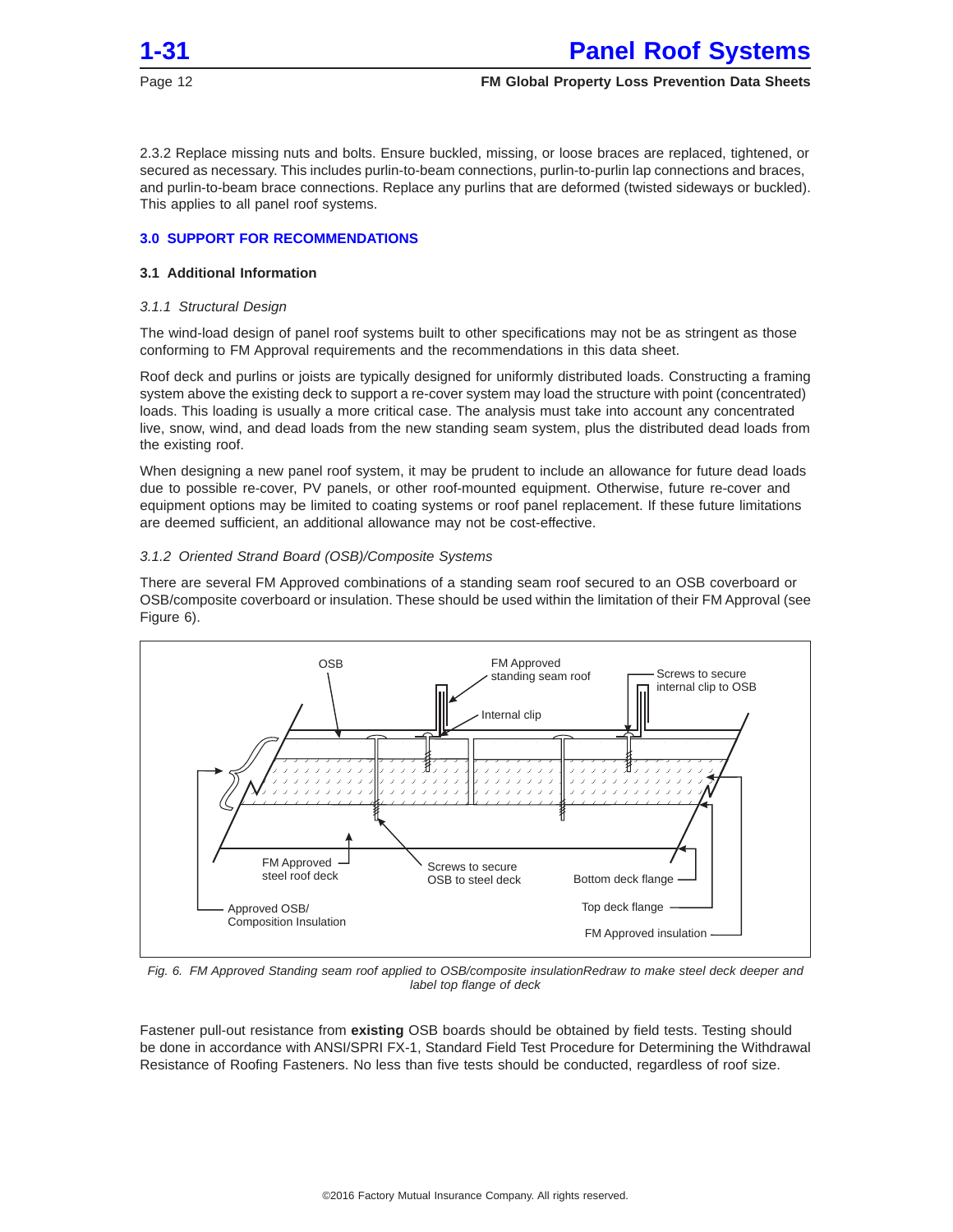# <span id="page-12-0"></span>3.1.3 Re-Cover of Metal Roof Systems

Use only insulations specifically FM Approved for re-cover of metal roof systems as noted in the recommendations in this standard or that have been proven to meet these requirements as proven by FM Approvals Construction Materials Calorimeter testing.

Single-ply roof cover fasteners FM Approved for steel deck re-cover systems are designed for use in minimum 22 ga (0.0295 in.; 0.749 mm) steel deck. Adequate pull-out resistance would not be obtained if they were driven into thinner 24-26 ga (0.0237-0.018 in.; 0.607-0.457 mm) metal roof systems. Adequate securement can be obtained by driving the roof cover fasteners into the secondary structural framing (e.g., purlins or joists). Installing the fasteners into the thinner panels at a density greater than that for 22 ga (0.0295 in.; 0.749 mm) steel deck based on static pull-out tests alone is not recommended. The more widely spaced ribs of these thin metal panels may allow excessive deck deflection and fastener fatigue (back-out or pull-out) due to the roof cover fluttering in moderate winds.

The fastener spacing used for securing insulation to these thinner decks with mechanically-secured, single-ply roof covers should be 50% greater than that recommended for 22 ga (0.0295 in.; 0.749 mm) steel deck. The reason is that the fastener pull-out resistance is less in the thinner metal panels than that obtained with 22 ga (0.0295 in.; 0.749 mm) steel deck. Fastener fatigue is not considered a major concern for preliminary securement of insulation because the insulation is not subject to the same cyclic loading as the mechanically secured roof cover.

Some liquid-applied roof covers have minimum and maximum slopes for which they are FM Approved. The minimum slope requirement is needed as some products are not tolerant of ponded water. The maximum slope requirement is needed to limit exterior flame spread.

Spray-applied polyurethane foam that is applied directly to existing metal roof systems, but does not meet FM Approval criteria regarding product type or installation requirements, could constitute a Class 2 (combustible) roof assembly.

#### 3.1.4 Roof Areas Needing Increased Fastening

Increased securement of roof systems is needed at the roof corners and perimeter due to the higher uplift pressure in these areas. Higher uplift pressure also occurs at the roof peak on roofs sloped greater than 7° (1.5 in. per 12 in. [38 mm/305 mm]). Use the methods outlined below to increase fastening density in the specific areas recommended in Data Sheet 1-28.

Increased securement is achieved by decreasing the distance between fastener rows. However, it is not a practical method for some metal roof systems, so other means are used.

Use **one** of the following methods for increasing the securement of the roof system in the roof perimeter and corners:

A. Use an FM Approved roof system with the appropriate wind uplift rating in each area per Table 1, or

B. Use an FM Approved assembly for the field of roof, and use the appropriate type of prescriptive enhancement listed below. If there is an existing panel roof, ensure it is adequately secured for the expected uplift pressures in each roof area.

# 3.1.4.1 Single-Ply Re-Cover System Secured Through Existing Metal Panel Roofs Directly to Purlins

It is not practical to provide additional rows of fasteners for re-cover systems in which the mechanicallyattached, single-ply roof cover is secured directly to the purlins (see Figure 7) because the existing purlins are at a fixed distance, typically 4 to 6 ft (1.2 to 1.8 m) on center. For these cases, it would be acceptable to increase the fastening density of the new single-ply roof cover by decreasing the spacing between fasteners along each fastener row or batten bar in the noted areas. The fastener spacing should be a maximum of 60% and 40% of the FM Approved spacing (i.e., field of roof spacing) in the perimeter and corners respectively, but no closer than 3 in. (76 mm). If there are additional purlins in the areas needing increased securement, the needed increase in fastening of the roof cover can be achieved by providing additional rows of fasteners (i.e., per Data Sheet 1-29). Pre-secure the insulation per DS 1-29.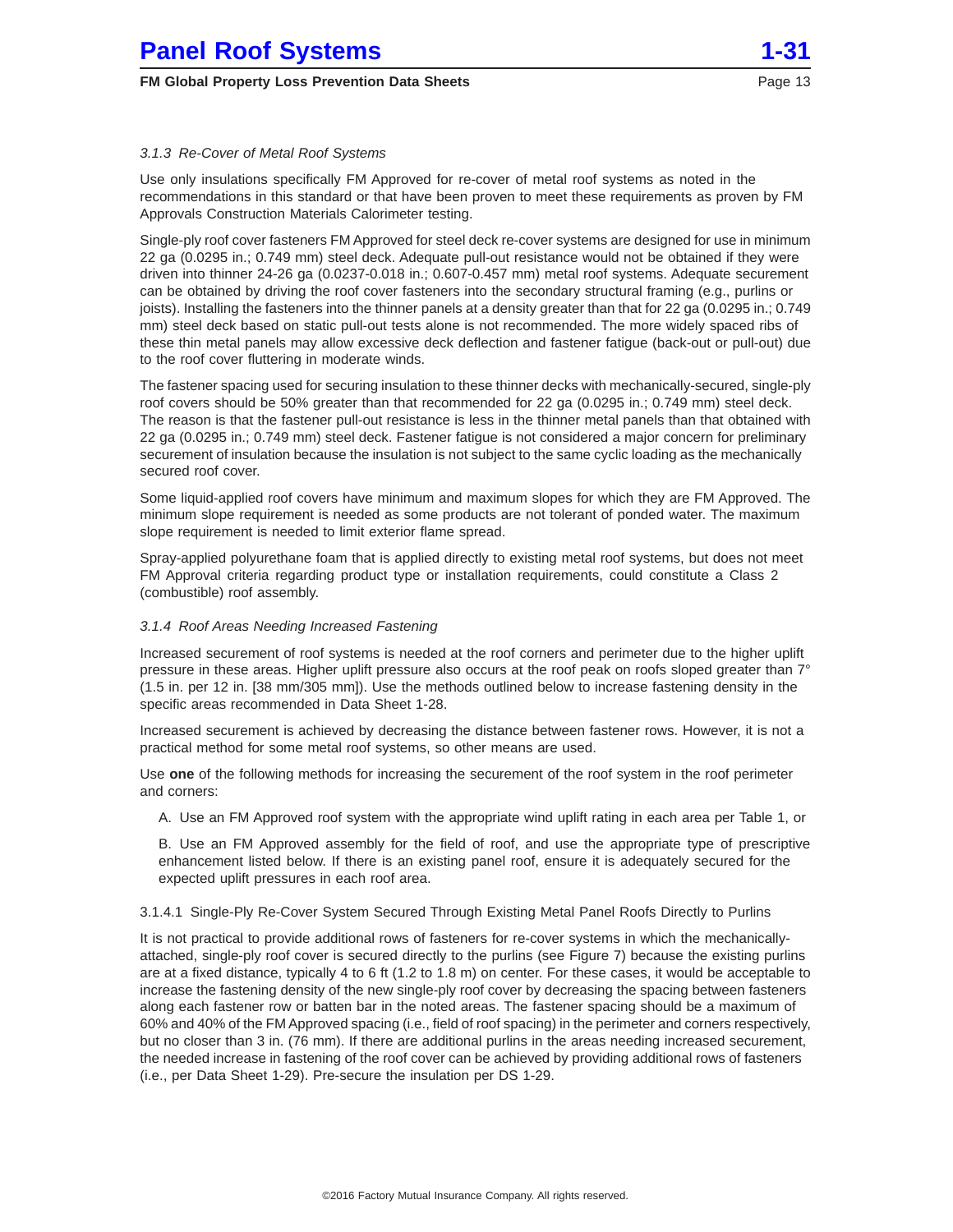<span id="page-13-0"></span>



Fig. 7. Typical re-cover of existing standing seam roof using a mechanically fastened single-ply roof cover

# 3.1.4.2 Standing Seam Roof Secured to Purlins

For new construction of standing seam roofs secured directly to purlins, install the clips at each purlin/seam intersection (Figure 2). Reduce the spacing between purlins to provide the needed increased wind resistance in the perimeter or corners of the roof. Using narrower panels on the perimeter or corners (vs. the field-of-roof) is not practical. Space these purlins a maximum of 1/2 and 1/3 times the spacing in the field of the roof in the perimeter and corners, respectively.

Example: Field of roof purlin spacing of 5 ft (1.5 m) would have perimeter spacing of 2.5 ft (0.76 m) and corner spacing of 1.67 ft (0.5 m).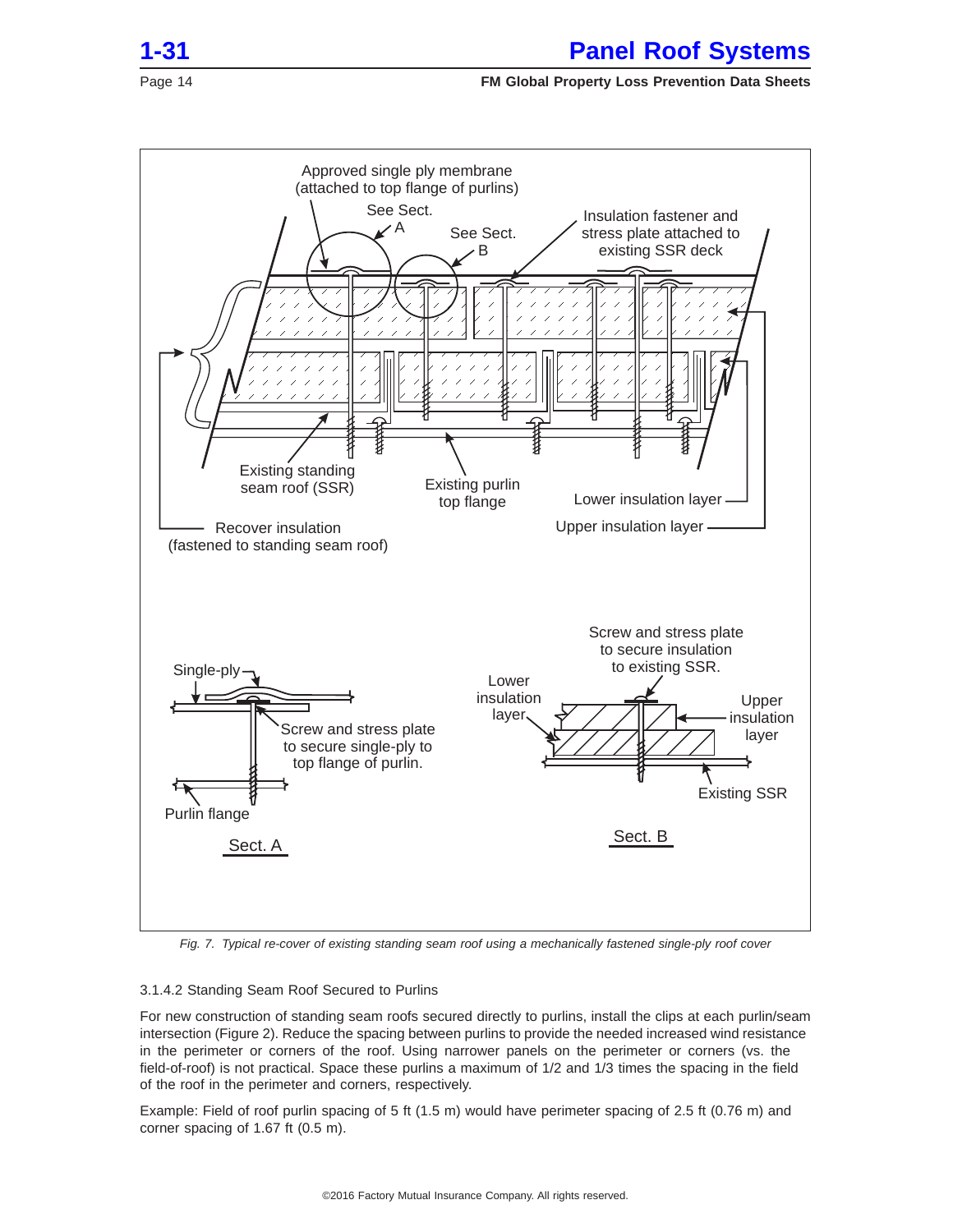

<span id="page-14-0"></span>3.1.4.3 New Construction: Standing Seam and Lap Seam Roof Secured to OSB/Composite

For metal roof systems secured to OSB/composite board, ensure the spacing between clips along the panel joints is a maximum of 1/2 and 1/3 times the spacing in the field of the roof in the perimeter and corners respectively.

# 3.1.4.4 Lap Seam Roof Systems

For new construction, ensure the maximum panel span and securement is in accordance with RoofNav requirements.

# 3.1.5 Wind Resistance of Standing Seam Roofs

There are several failure modes that can occur with SSRs during wind uplift. They include:

- A. The SSR bowing between the panel ribs and releasing from the internal clips.
- B. Pullout of the screws securing the internal clips to the purlins or joists.
- C. Breakage of the internal clips.

Failure modes B and C would generally be based on an equivalent vertical force per clip, and the pressure resistance would tend to increase linearly with a decrease in the area per clip. Screw pullout resistance will increase as the purlin thickness and yield strength increases, as well as the diameter and number of screws increases.

While deflection of the SSR deck occurs between purlins, the deflection between the deck ribs can be even more significant. Failure mode A is a function of the uplift pressure applied to the panel and the resulting bowing of the panel between ribs. As the pressure increases, so does the bowing of the panels between panel ribs. Eventually, the panel seams can release from the internal clips. As such, the wind uplift resistance may not increase linearly with a decrease in the area per internal clip. Comparative test data shows that, in some cases, cutting the spacing in half results in only a one-quarter to one-third increase in wind resistance.

To optimize the wind resistance of the SSR panel, it should stay attached to the internal clip until about the same pressure as that which causes the clip to break or the clip screws to pull out of the purlins.

The use of external seam clamps (ESC) or wind clamps over the internal clips tends to increase the uplift resistance of the SSR by keeping the deck seams attached to the internal clips at higher wind uplift pressures. **It is vitally important that the external clamps fit properly on the deck seams.** With ESC, wind resistance is more likely to increase linearly with a reduction in the spacing of the purlins and internal clips. Tests have shown that, in some cases, properly fitting external seam clamps can double or triple the wind pressure resistance of the same SSR system without the clamps, all else being equal.

# 3.1.6 Providing Enhancements for Existing SSRs and Leakage Concerns

Using External Seam Clamps (ESCs) is preferred over through-fastening as a method to enhance wind uplift resistance of standing seam roofs (SSR). If through-fastening is used, added precaution must be taken to prevent roof leakage.

# 3.1.7 Sub-Purlins Used for the Securement of FM Approved Panel Roofs Over Existing Roofs

Sub-purlins usually consisting of 16 or 14 gauge (0.060 or 0.075 in.; 1.5 or 1.9 mm), minimum 50,000 psi (345 MPa) yield strength steel are used to secure a new metal roof over an existing one. The sub-purlins shoul run over and be screwed into the existing purlin. If the original construction has adequate purlin bracing, a system such as this could be used if an SSR (FM Approved for the necessary wind rating) was fastened to the sub-purlins. There are FM Approved systems available that use such sub-purlins.

# **3.2 Roof Walkways**

Many panel roofs do not have a significant amount of roof top equipment that requires frequent access for maintenance. In situations where that is not the case and roof areas are subject to frequent foot traffic, consider providing roof-top walkways to avoid damage to the roof system.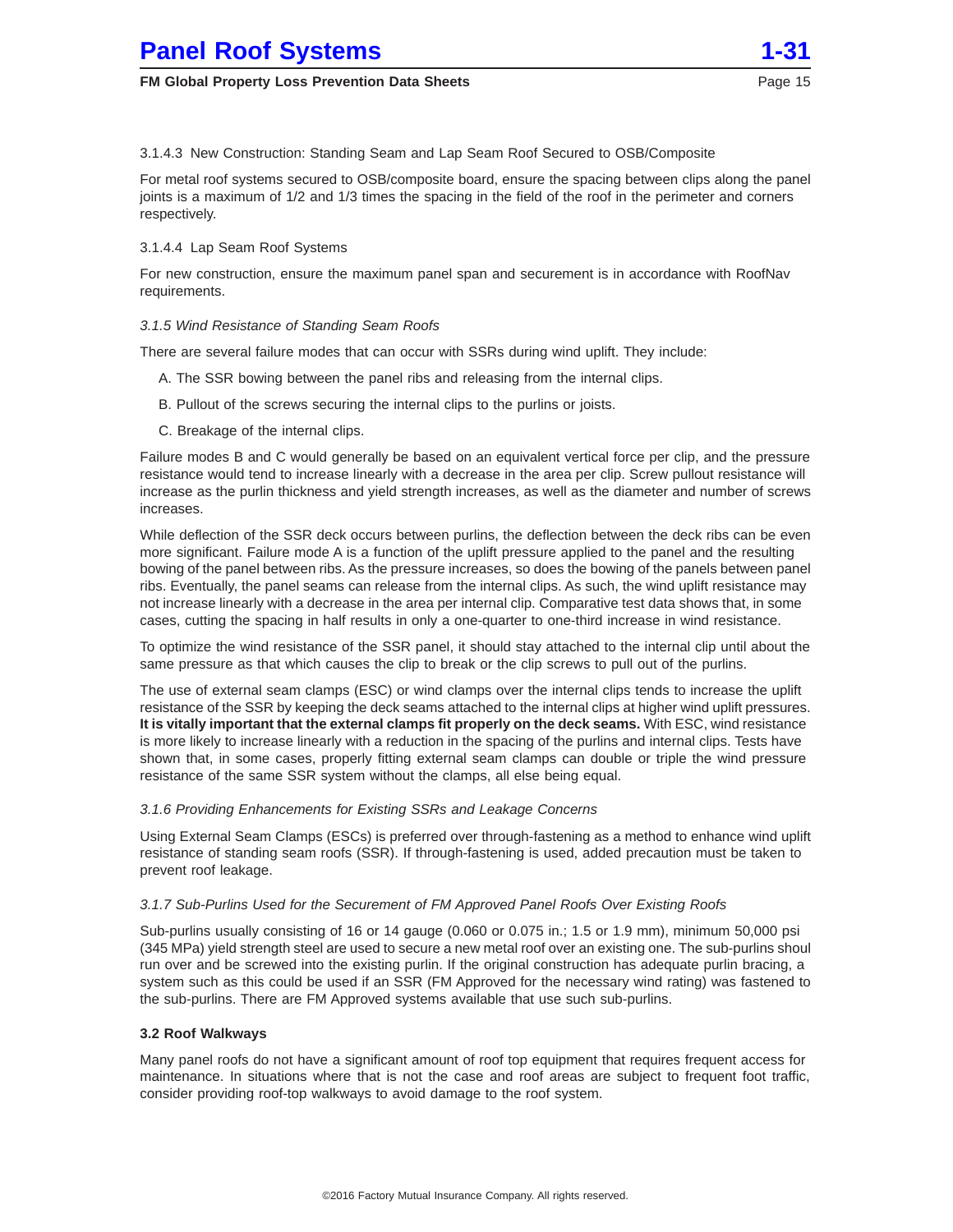<span id="page-15-0"></span>

# **4.0 REFERENCES**

# **4.1 FM Global**

Data Sheet 1-22, Maximum Foreseeable Loss Data Sheet 1-28, Wind Design Data Sheet 1-29, Roof Deck Securement and Above-Deck Roof Components Data Sheet 1-54, Roof Loads for New Construction

Data Sheet 1-55, Weak Construction

Data Sheet 1-57, Plastics in Construction

The Approval Gide, an online resource of FM Approvals

RoofNav, an online resource of FM Approvals for roofing professionals

Understanding the Hazard: Collapse of Metal Roof Systems, P0043

Understanding the Benefit: FM Approved Lap Seam Roofs, P10225

#### **4.2 Others**

American Iron and Steel Institute (AISI). North American Specification for the Design of Cold-Formed Steel Structural Members. Latest edition.

American Iron and Steel Institute (AISI). Base Test Method for Purlins Supporting a Standing Seam Roof System. AISI S908-13.

#### **APPENDIX A GLOSSARY OF TERMS**

See Data Sheet 1-28 for additional terms related to wind design.

Collateral load: Hung weight, dead loads separate from and supported by the roof framing, such as piping, ductwork, equipment, etc.

Composite panels: Wall or roof panels made of glass fiber reinforced plastic.

External Seam Clamp (ESC): A mechanical device, typically made of extruded aluminum, that fits over the seam of a standing seam roof (SSR), at or near the internal clip. The device may be used to enhance wind resistance of the SSR or secure roof mounted equipment.

Fixed clip: A one-piece internal clip seamed into mating panels of a standing seam roof that is used to connect the roof panels to their supporting structural members (purlins, joists). Thermal expansion is accommodated by allowing movement between the internal clip and the seam.

FM Approved: Products or services that have satisfied the criteria for FM Approval. Refer to the Approval Guide, an online resource of FM Approvals, for a complete listing of products and services that are FM Approved.

Hurricane-prone regions: See "tropical cyclone-prone regions."

Insulated metal panel: A panel having an internal and external metal face and insulation in between.

Lap seam roof: A metal or plastic panel that is through fastened to the structural members that support it.

Panel roof system (MRS): As used in this document, the term refers to a; standing seam metal roof system, lap seam metal or plastic roof system, insulated metal panel roof system or composite panel roof system.

Sliding clip: A two-piece clip seamed into mating panels of a standing seam roof that is used to connect the roof panels to their supporting structural member. The top portion of the clip is thin (usually 24 or 26 ga, 0.024 in. to 0.019 in., 0.60 to 0.48 mm) to allow it to fit between the two interlocking edges of mating panels. The base of the clip is relatively thick and is fastened to the top flange of the purlin. A slot in the base of the clip allows for thermal expansion (often about 9/16 to 1 in., 14 to 25 mm, in either direction) from its center.

Standing seam roof: A metal roof that is secured by using fixed or sliding internal clips located within their seams that are secured to the top flange of steel purlins using screws.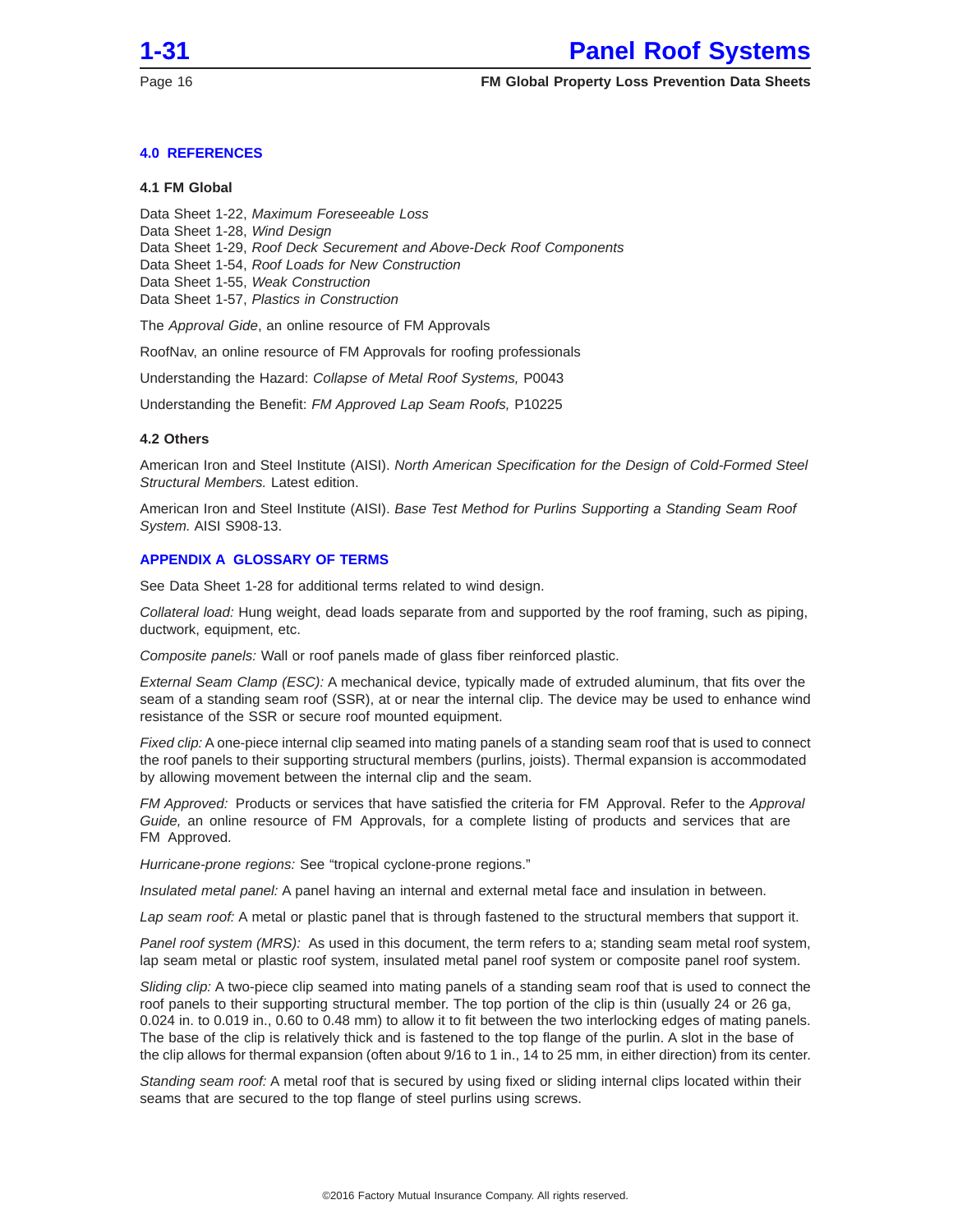<span id="page-16-0"></span>Tropical cyclone-prone region: An area prone to tropical storms in which winds rotate about a center of low atmospheric pressure, clockwise in the southern hemisphere and counter-clockwise in the northern hemisphere. This includes locations prone to hurricanes, typhoons and cyclones and includes the following regions:

1. The U.S. Atlantic Coast and Gulf of Mexico Coast, including parts of Mexico and Central America, where the basic wind speed per DS 1-28 is greater than 90 mph, and

2. Hawaii, Puerto Rico, Guam, Virgin Island, and American Samoa.

For locations outside the United States, any areas that are in a "tropical cyclone" region or "typhoon-prone" region. This includes, but is not limited to, parts of Australia (green, blue, and red banded areas) and the northern part of the north island of New Zealand, Bermuda, the Bahamas, India, Bangladesh, the Philippines, Japan, South Korea, Hong Kong, Macau, Vietnam, Burma (Miramar), China, Sri Lanka, Hong Kong, Macau, Cambodia, Madagascar, Taiwan and the southeast coast of Brazil, where the basic wind speed per DS 1-28 is greater than 90 mph.

Typhoon-prone region: See "tropical cyclone-prone locations."

# **APPENDIX B DOCUMENT REVISION HISTORY**

July 2016. This data sheet has been completely revised. Major changes include the following:

A. Changed the title of the document from Metal Roof Systems to Panel Roof Systems to reflect that wind guidance is also to be applied to through-fastened plastic and composite panel roof systems.

B. Added information regarding the use of external seam clamps (ESC) to increase the wind resistance of standing seam roofs (SSR). This information applies to the enhancement of new installations and retrofitting of existing installations.

January 2010. The following changes were made:

- The document was simplified
- Recommendations were reformatted
- Discussion was added regarding the use of external seam clamps on standing seam roofs
- Changes were made to prespective enhancements for wind uplift resistance of standing seam roofs in regions prone to tropical storms
- Slight changes were made to Table 1 for consistency with Data Sheet 1-29

July 2008. Table 1 was made consistent with revisions in Data Sheet 1-28, Wind Design, and Data Sheet 1-29, Roof Deck Securement and Above-Deck Roofing Components. This change raised the safety factor in the perimeter and corner areas to 2.0. Prescriptive perimeter and corner enhancements remain unchanged. Recommendation 2.2.4 relating to gravity loads was added.

May 2003. Clarifications were made to recommendations in the Section 2.2.3, ''Metal Roof Systems Used for Re-cover.''

May 2002. Clarification was made to recommendation 2.2.2.1 under Section 2.2.2, Re-cover of Metal Roof Systems.

January 2000. That revision of the document was reorganized to provide a consistent format and to consolidate related Engineering Bulletins.

January 1999. Table 1 was completely revised.

June 1996. Editorial changes were made.

June 1992. First edition of "Metal Roof Systems".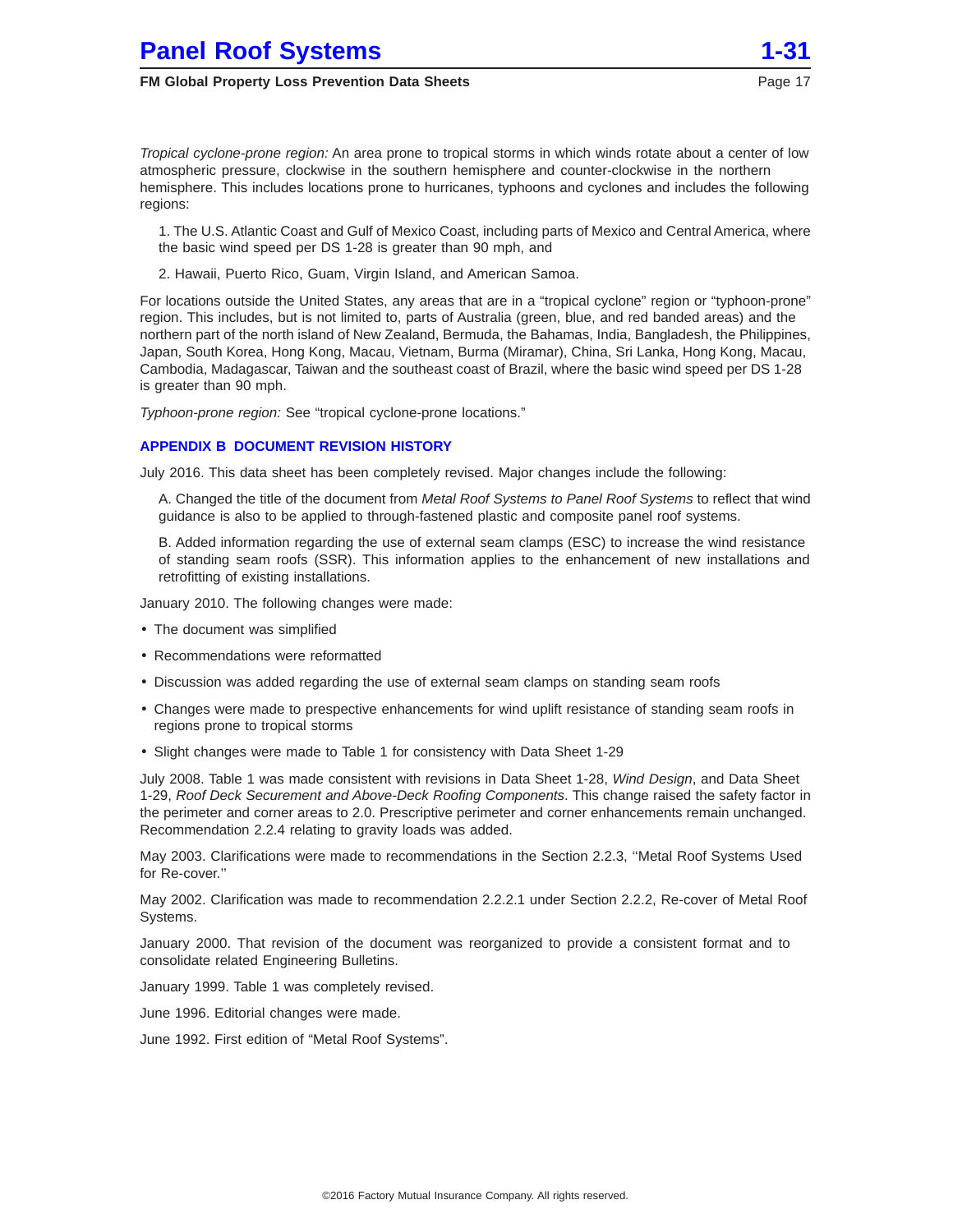<span id="page-17-0"></span>

# **APPENDIX C SUPPLEMENTARY INFORMATION**

#### **C.1 Metal Panel Types**

There are three basic types of metal roof systems: lap seam, standing seam, and insulated roof deck panel systems.

#### C.1.1 Standing Seam and Lap Seam Roofs

These metal roof systems are typically formed using 20-26 ga (0.036-0.018 in., 0.914-0.457 mm) steel. Copper and aluminum may also be used for standing seam panels. Steel panels are usually coated with zinc or zinc-aluminum alloys and/or painted to minimize corrosion. Standing seam panels are usually 12-24 in. (305-610 mm) wide. Lap seam panels are generally wider, about 48 in (1.2 m). The limiting factor for panel length is usually transportation restrictions.

For new construction, the panels are usually secured to supporting members called purlins. The purlins are C or Z shaped cold-rolled members. They are usually 12-16 ga (0.105-0.059 in., 2.667-1.500 mm) steel. In some cases, bar joists are used.

Lap seam roofs are cold-formed steel panels that are fastened through the panels and directly to the purlins or joists with self-drilling fasteners. The fasteners include a washer under the head to seal against leakage. A sealant is typically applied within the laps to provide waterproofing. FM Approved systems are listed in RoofNav. Lap seam roofs may be corrugated or can be formed with large flat areas between the ribs, resembling standing seam panels.

A potential problem with this type of roof is that movement caused by thermal expansion can induce stress on the fasteners and panel joints. Screw holes can become elongated and the sealants in the panel joints can crack. Both situations can cause leaks.

Standing seam roofs also consist of cold-formed metal panels, but they are not through-fastened to the purlins. Instead, clips (Figure 1) are fastened to the purlins. The panel is then secured to the clips within the panel joints (Figure 2). The edges of the panels form a tight seal, usually 2 to 4 in. (51 to 102 mm) above the flat portion of the roof. Some systems include a sealant in the joint. Under usual conditions, this keeps the seam above the level of water on the roof and maintains water tightness. However, if gutters or downspouts become blocked, leakage can occur. The concealed clips do not penetrate the panel and allow for movement caused by thermal expansion. Two-piece clips allow thermal movement to take place between the upper and lower portions of the clip. One piece clips allow thermal movement to occur between the seam and top of the clip.

The standing seam panels can be joined using a proprietary machine or hand tools. These seams are formed in one of two ways: panel edges can be folded over each other, or a separate strip (batten) can be put over the two edges and crimped together. A third type of joint does not incorporate crimping. The panels simply snap together when installed. The end laps of all types are usually simple overlaps and are screwed together immediately on the down-slope side of the purlin or joist, with a sealant applied between the layers.

Adequately sized and fastened clips can provide the necessary wind uplift resistance while allowing the panels to move in the longitudinal direction. To accommodate this movement, only one end of the panels is restrained. Typically, the panels are secured with through-fasteners at the eave strut and clip fasteners upslope of the eave. This allows the roof to expand at the ridge. Ridge caps are designed to accommodate this movement.

Both roof types are usually insulated on the underside with glass fiber batts and a vapor retarder, or other approved insulation. A metal liner panel may also be installed on the underside. The liner is usually of thinner gage than the roof panel. In most systems, the liner is not part of the wind load path and does not add uplift strength to the assembly.

#### C.1.2 Insulated Roof Deck Panels

A variation of the above systems is the insulated metal sandwich panel that consists of metal skins with a thermoset foam plastic or mineral wool core. These are typically factory assembled. They can be attached with clips, similar to standing seam roofs or through fastened. FM Approved panels are listed in RoofNav.